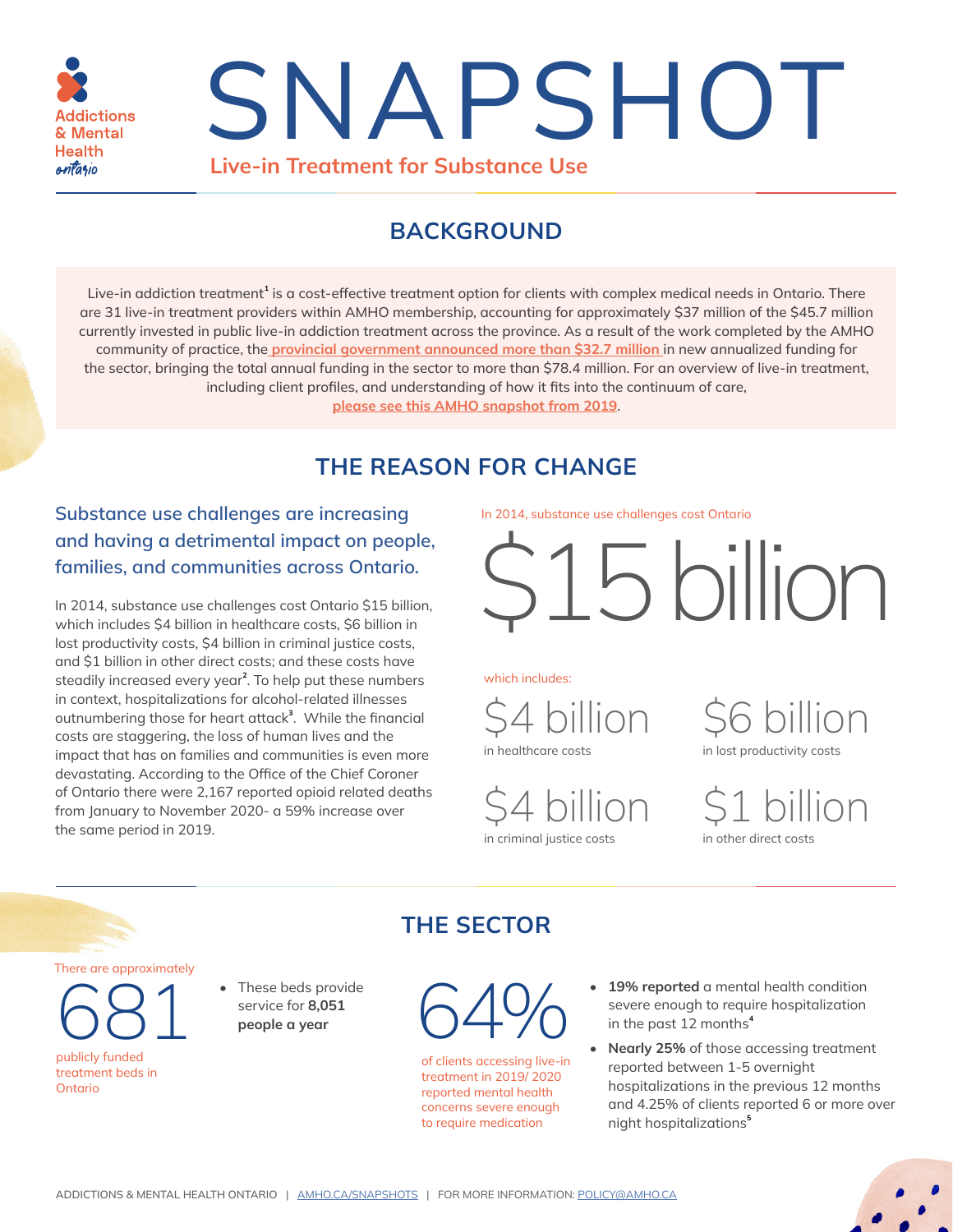• 59% of providers fall below the S200 per bed day<br>
The range minimum was<br>
stable the range minimum was<br>
stable day for the range minimum was<br>
stable day publicly funded live-in treatment

- **• 59% of providers** fall below \$200 per bed day
- 

\$388

In comparison emergency department visits cost an average of \$388.01 per visit

- Hospital inpatient services range from **\$696-\$2,195 per day**
- <span id="page-1-3"></span><span id="page-1-2"></span><span id="page-1-1"></span><span id="page-1-0"></span>• Incarceration costs an average of **\$213**  per day<sup>[6](#page-2-5)[7](#page-2-6)[8](#page-2-7)[9](#page-2-8)</sup>

# **CLIENT NEEDS AND NEW INVESTMENTS**

Recent government funding allocated to live-in treatment will both increase the number of treatment spots and support critical quality investments so that service providers can better address increasingly complex client needs – including the prevalence of concurrent mental health conditions. Below is a breakdown of client needs identified by the sector and government action to address needs.

**AMHO called for the following investments.**



16.2 million

for investments to meet Quality Standards focused on:

- Additional medical professionals, including physicians, nurses and nurse practitioners.
- Timely access to psychotherapy and psychiatric consultations.
- Safe staffing ratios.
- Accreditation, program and outcome evaluation and quality improvement.



\$5.5 million

for supporting better transitions and pathways focused on:

- Supporting successful entry and access to live-in treatment.
- Supporting transitional care plan post treatment.
- Continuing care treatment/counselling.



\$4.2 million

for 30 new youth beds.



## **RECENT GOVERNMENT INVESTMENTS IN THE SECTOR INCLUDE**

\$8M <u>\$90M</u>

in annualized funding for new withdrawal management and treatment beds

over three years to expand access to

addiction care

**These investments include** \$4.2M annually for 30 new youth treatment beds, and funding for six new youth wellness hub, two new mobile mental health clinics, three new Mobile Crisis Response Teams and additional community supports. A provincial news release indicated that investments will support 396 new addiction beds to provide care for approximately 7000 clients per year. Advocacy on improving the quality of existing beds and supporting transitions across the continuum of care will continue.